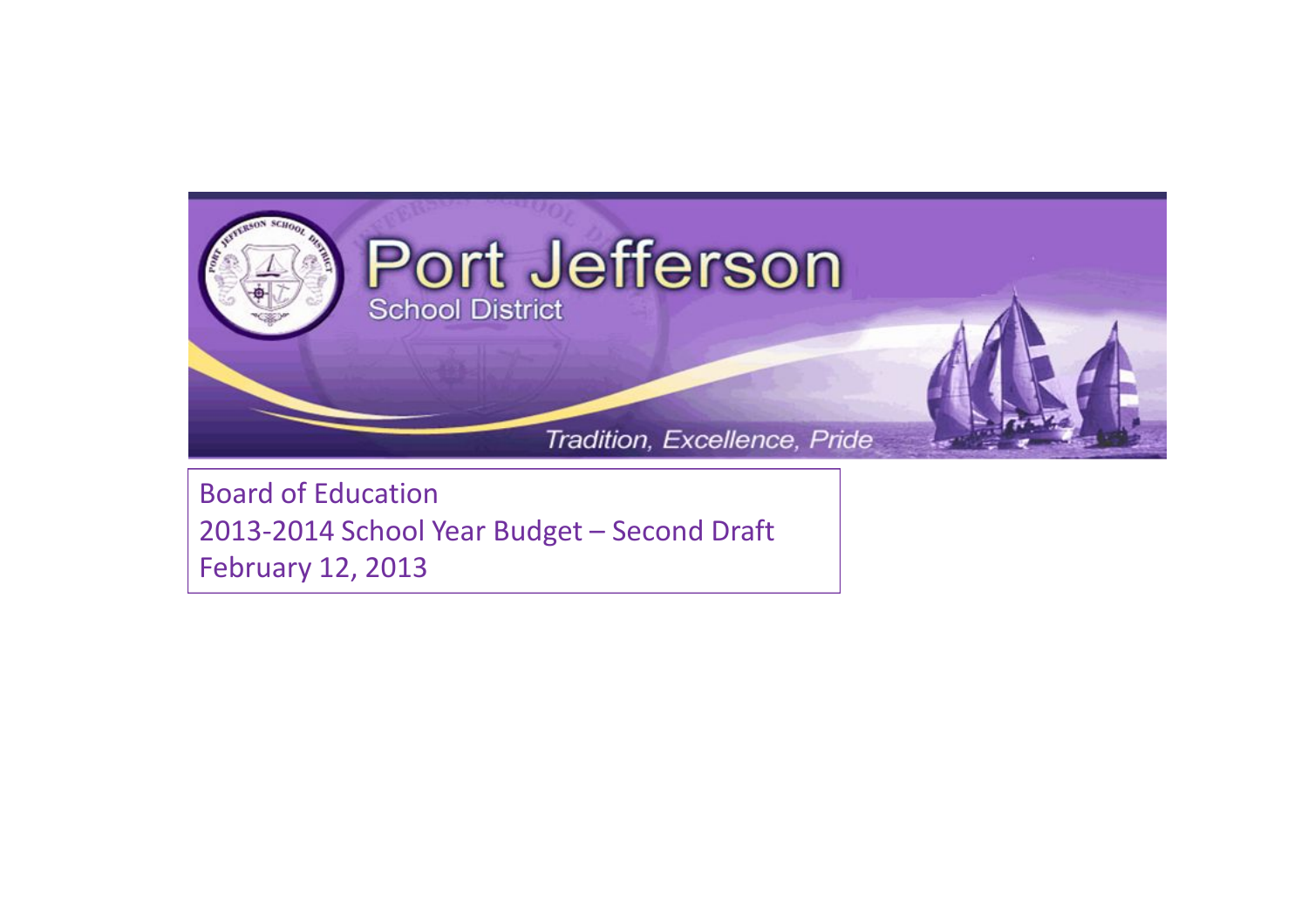| <b>Rollover Budget</b>                                                             |                                                                 |  |  |  |  |  |
|------------------------------------------------------------------------------------|-----------------------------------------------------------------|--|--|--|--|--|
| 2012-13 Budget                                                                     | \$38,076,500                                                    |  |  |  |  |  |
| 2013-14 Rollover Budget                                                            | \$38,843,317                                                    |  |  |  |  |  |
| 2013-14 Budget Draft                                                               | \$39,065,689                                                    |  |  |  |  |  |
| <b>Increase</b>                                                                    | \$989,190                                                       |  |  |  |  |  |
|                                                                                    | 2.60% (Budget to Budget)<br>2.77% (Estimated Tax Levy Increase) |  |  |  |  |  |
| Main Drivers of Increase:                                                          |                                                                 |  |  |  |  |  |
| General Support - Legal Fees/Building Maintenance/Liability Insurance              |                                                                 |  |  |  |  |  |
| <b>Instruction - Staffing Costs/Special Education Costs</b>                        |                                                                 |  |  |  |  |  |
| Benefits-Teachers Retirement System/Employee Retirement System/Health<br>Insurance |                                                                 |  |  |  |  |  |

\*\*\*\* Budget is predicated on current tax assessment levels.



Port Jefferson School District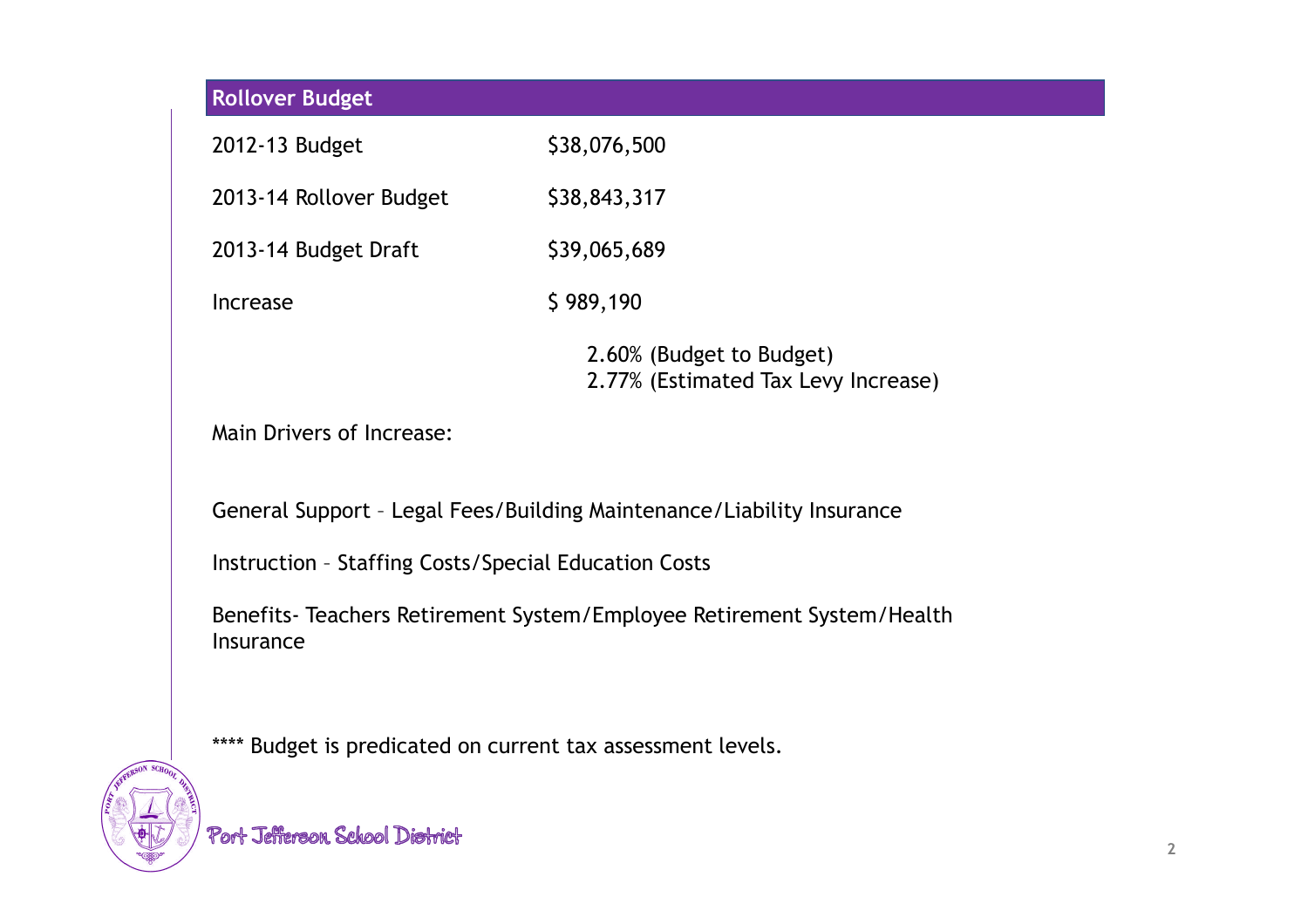## **2013-2014 Budget Assumptions**

- Medical Insurance 9.5% Increase– As set by NYSHIP
- District Liability Insurance 5% Increase As set by NYSIR
- Teachers Retirement System 32% Increase as per TRS (finalized in February)
- Utilities 3% Increase As set by Market
- Transportation 3% Increase As set by Suffolk Transportation
- BOCES Transportation 2.5% Increase As set by Suffolk BOCES
- BOCES Services 2.5% Increase As set by Suffolk BOCES
- Dental Insurance 2% As set by JJ Stanis
- Special Education Costs \$100,000 increase (based upon current enrollment)

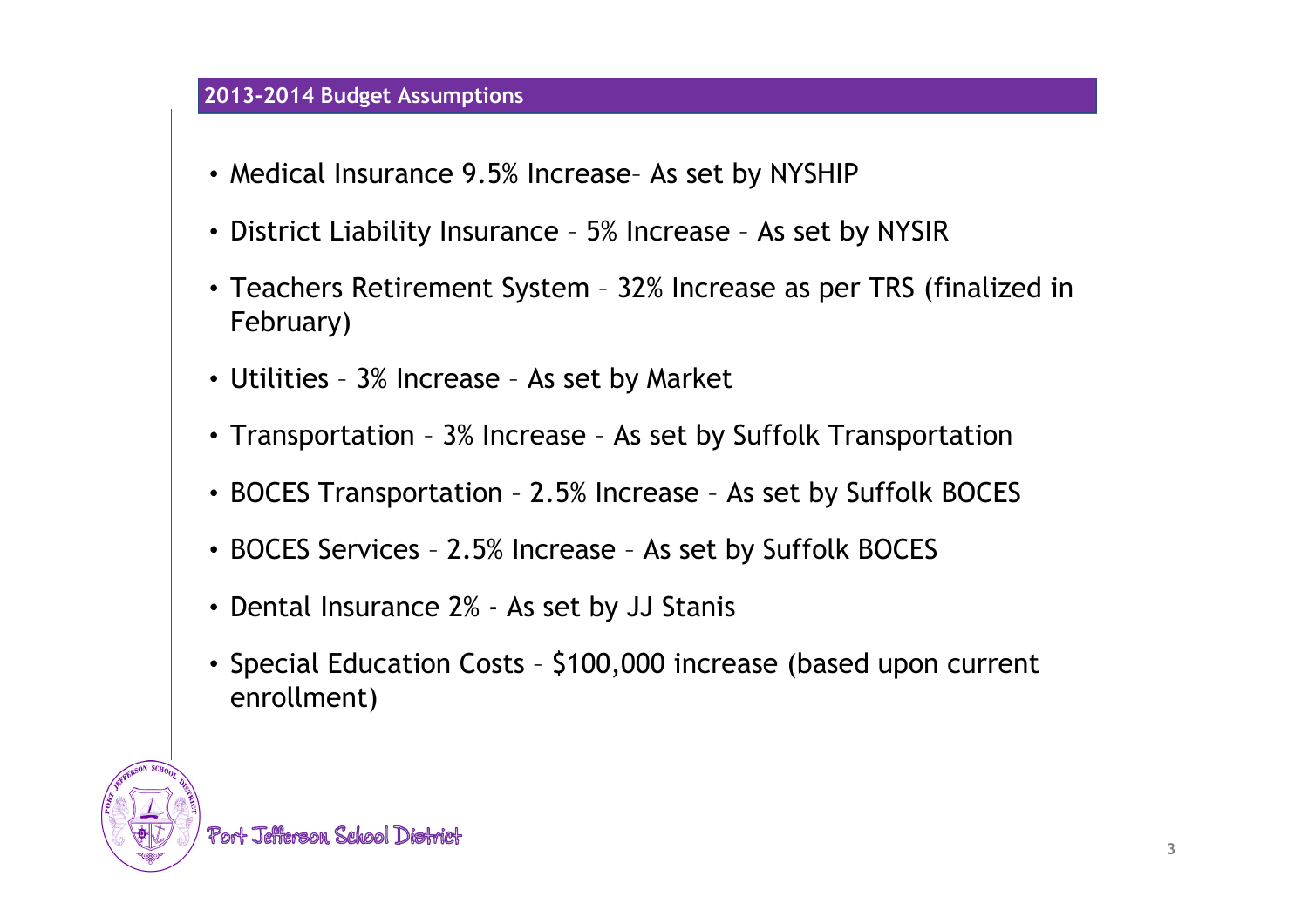In 2012-2013, \$740,000 of one time construction projects were included.

In 2013-2014, Retirement Contributions/Health Insurance/Liability Insurance accounted for a 2% (\$760,000) increase to the budget.

True Rollover is a \$1,500,000 increase to operating budget.

How will the district maintain program and account for other increases? Reduction of the one time construction budget allocation.

What is maintained?

- Current Curriculum
- Equipment purchasing allocations
- Current Staffing Levels

Port Jefferson, School District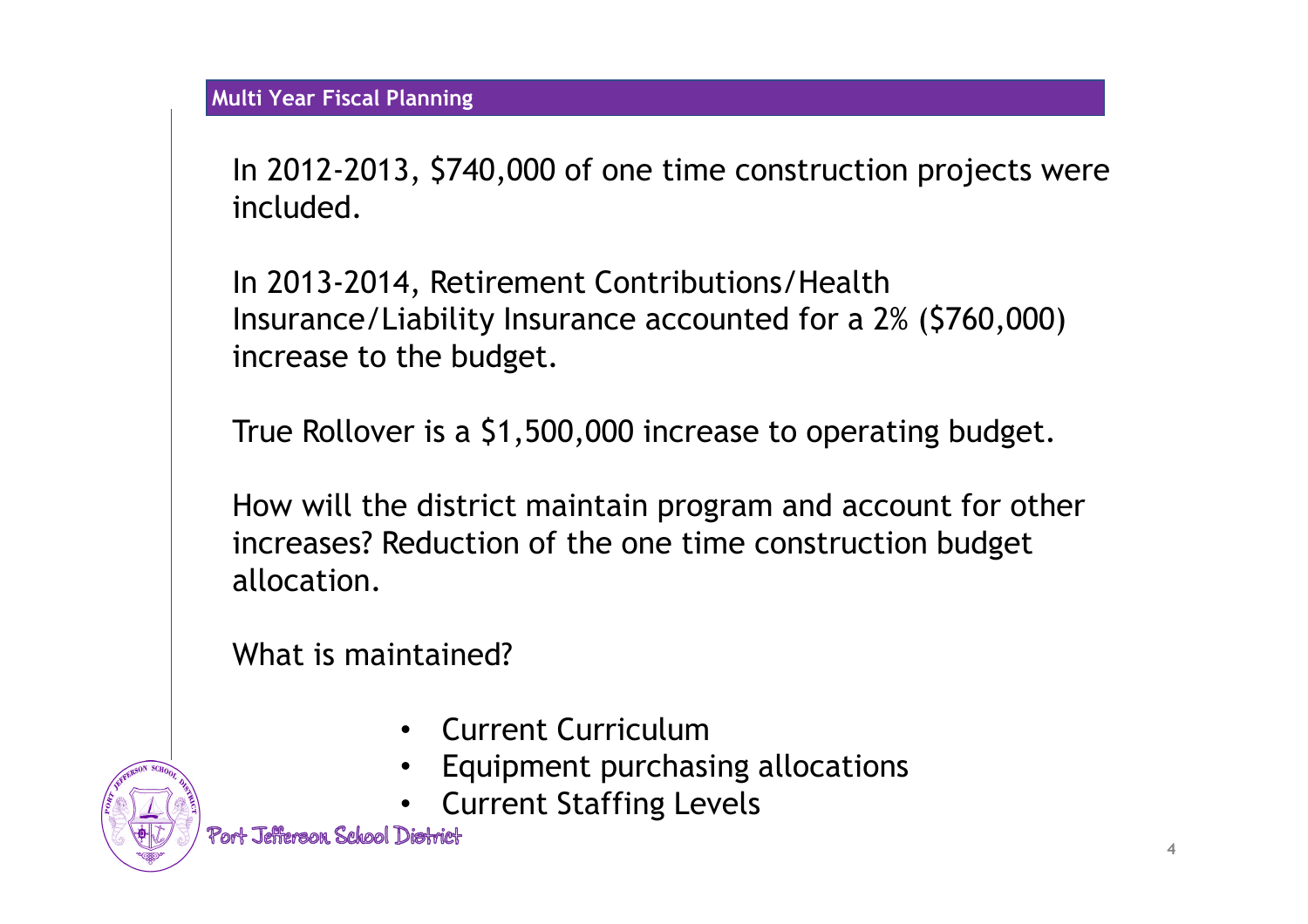Tax Cap Formula available In January – Key components still pending are final State Aid and Teachers Retirement Contribution Option. Estimated tax levy cap for the district is 2.77%

**Tax Levy** - The total amount of property taxes a school district must collect to balance its budget, after accounting for all other revenue sources including state aid. The tax levy is the basis for determining the tax rate for each of the cities, towns or villages that make up a school district.

**Tax Rate** – The tax bill continues to be calculated by using a property's assessed value (as determined by the local town assessor) and the tax rate—or the amount paid in taxes per \$1,000 of assessed value. The tax rate is the total school tax levy divided by the total assessed value of property in the school district (as determined by Town of Brookhaven).

Inflation looks to be greater than 2% so Tax Levy Cap will be 2%

Tax cap is on the total tax levy and not on individual home owner. Grievances and Tax Reassessments effect individual tax rates and not the tax levy.

Tax Rate is the proportionate amount that the home owners pay of the total Tax Levy

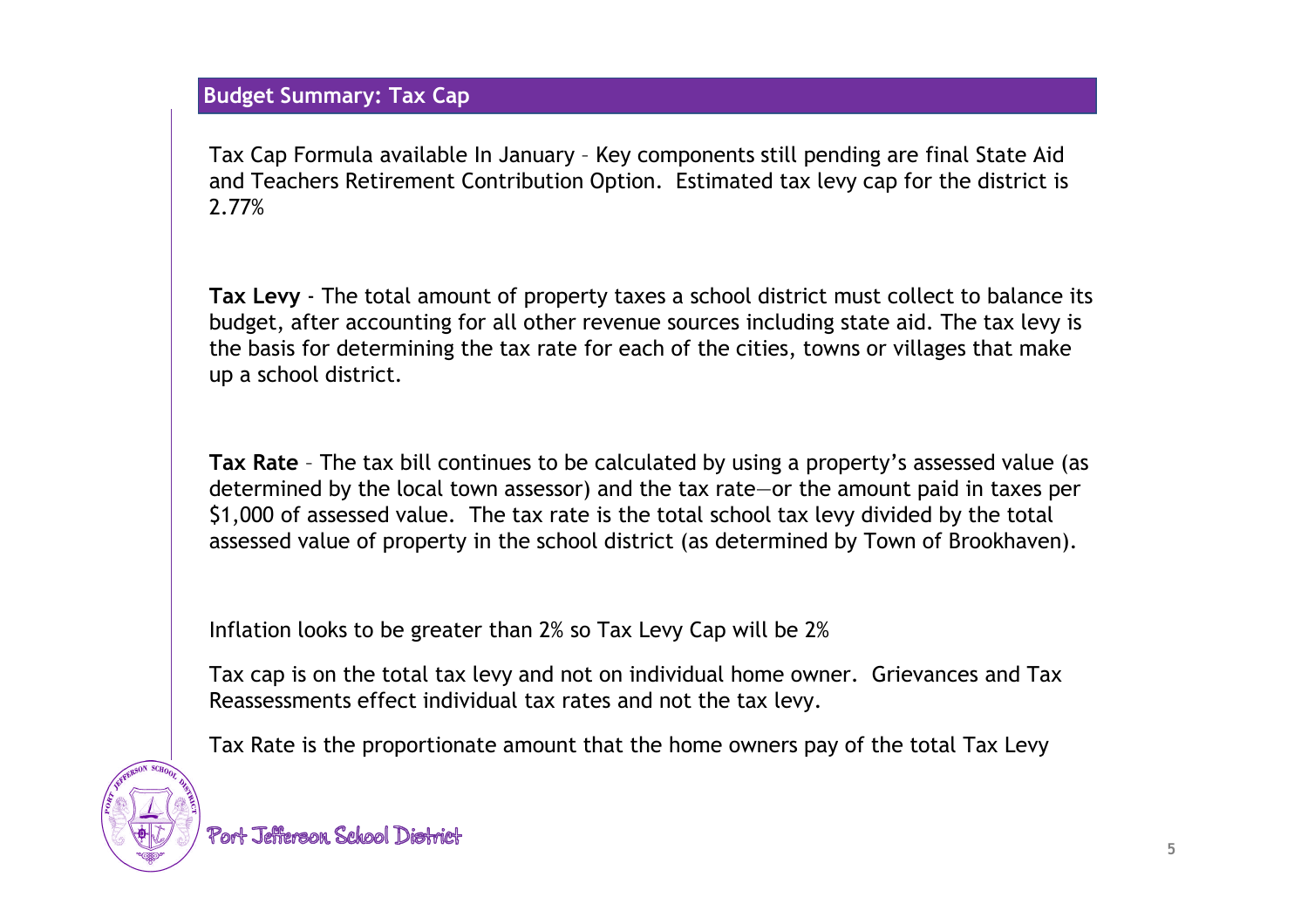≻ Board of Education provided guidance on total budget figure.

Administrative Directive – Develop the following Scenarios:

- 2.00% (current rollover- 2.35% levy increase) Budget Increase of \$767,000 (\$38,843,317)
- 2.60% (enhancements to estimated cap 2.77% Tax Levy Cap) Budget Increase of \$989,190 (\$39,065,689)

\$60,000 for Elementary Math Textbook and Secondary English Textbook Adoption

\$80,000 for two additional security guards

\$100,000 for Special Education Cost Increases

\$ 6,000 for Fast Math – A Technology Based AIS Math program

- $\triangleright$  Superintendent and administration will continue to review staffing, scheduling, and enrollment.
- Business Office reviews/finalizes estimates and computes Tax Levy Cap
- Budget Advisory Committee receives Board of Education and District Recommendations.

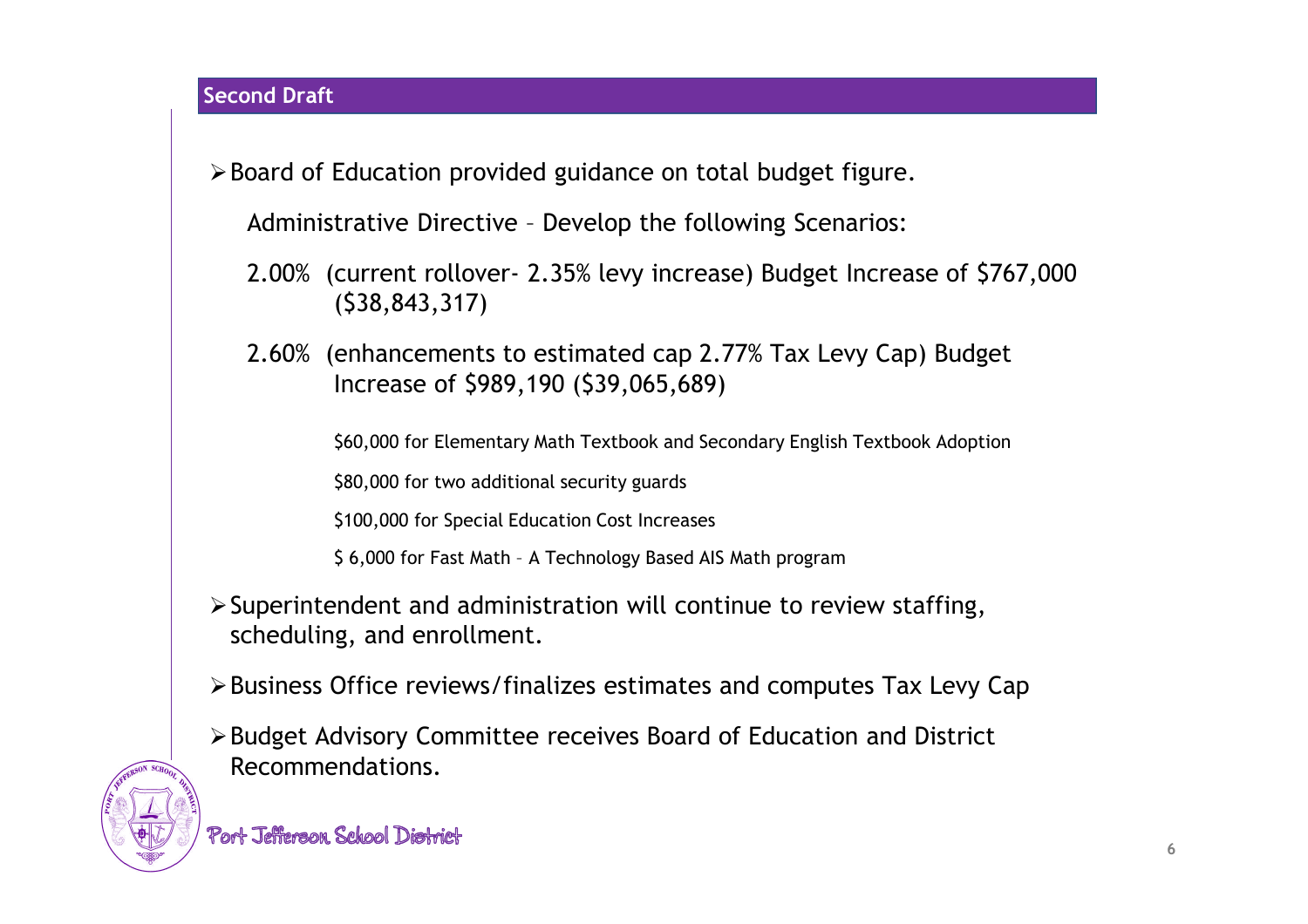|                                 | 2012/2013    | 2013/2014    | Change      |             |
|---------------------------------|--------------|--------------|-------------|-------------|
| 1000 - 1999 GENERAL SUPPORT     | \$4,424,734  | \$4,643,549  | \$218,815   | 4.95%       |
| 2000 - 2999 INSTRUCTION         | \$19,231,315 | \$19,652,454 | \$421,139   | 2.19%       |
| 5000 - 5999 TRANSPORTATION      | \$2,067,939  | \$2,126,610  | \$58,671    | 2.84%       |
| 9000 - 9099 EMPLOYEE BENEFITS   | \$9,969,717  | \$10,999,431 | \$1,029,714 | 10.33%      |
| 9700 - 9799 DEBT SERVICE        | \$1,642,794  | \$1,643,644  | \$850       | 0.05%       |
| 9900 - 9999 INTERFUND TRANSFERS | \$740,000    | \$0          | (5740,000)  | $-100.00\%$ |
|                                 |              |              |             |             |
| <b>GRAND TOTALS</b>             | \$38,076,500 | \$39,065,688 | \$989,188   | 2.60%       |

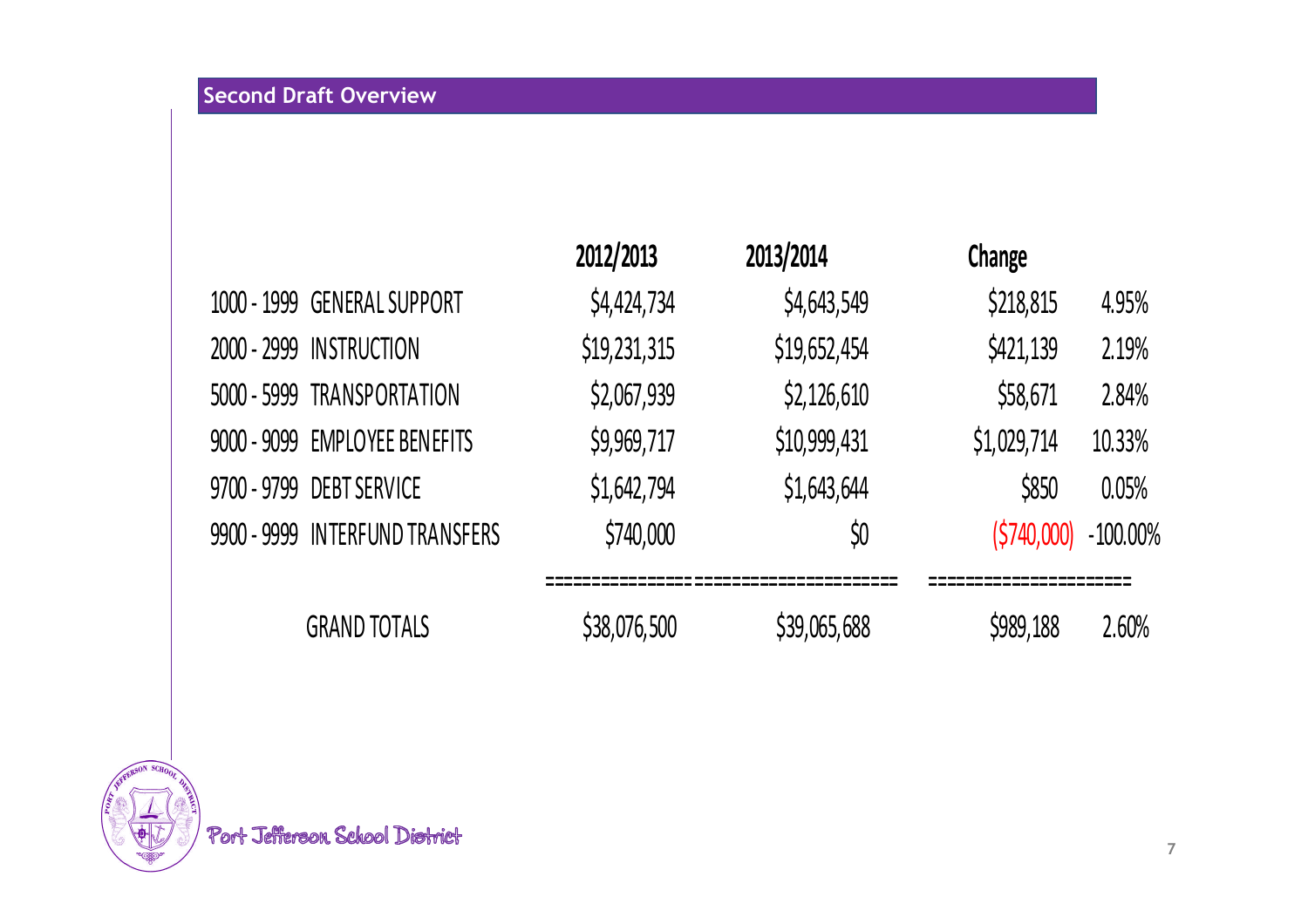| <b>TOTAL DISTRICT STAFF</b>                    | 230.40                | 221.90       | 220.40            | 219.90                |
|------------------------------------------------|-----------------------|--------------|-------------------|-----------------------|
|                                                |                       |              |                   |                       |
| <b>CSEA MEMBERS</b>                            | 14.5                  | 14.5         | 14.5              | 14.5                  |
| <b>FACILITY &amp; TECHNOLOGY SPRVSR</b>        | 12                    | 12           | 12                | 12                    |
|                                                |                       |              |                   |                       |
| <b>TOTAL OFFICE STAFF</b>                      | 22                    | 22           | 22                | 22                    |
| CONFIDENTIAL                                   | 3                     | 3            | 3                 | 3                     |
| <b>CLERICAL</b>                                | 19                    | 19           | 19                | 19                    |
| PARA ASSOCIATION TOTAL                         | 44                    | 40           | 42                | 39                    |
| <b>LIFEGUARDS</b>                              | 1                     | $\mathbf{1}$ | 1                 | $\mathbf{1}$          |
| <b>ASSISTANTS</b>                              | 35                    | 31           | 31                | 30                    |
| <b>AIDES</b>                                   | 8                     | 8            | 10                | 8                     |
|                                                |                       |              |                   |                       |
| <b>SOCIAL WORKER</b><br>PJTA ASSOCIATION TOTAL | $\mathbf{1}$<br>127.9 | 1<br>122.4   | 1<br>118.9        | $\mathbf{1}$<br>121.4 |
| <b>PSYCHOLOGIST</b>                            | 2                     | 2            | 2                 | 2                     |
| <b>GUIDANCE COUNSELORS</b>                     | 4                     | 4            | 4                 | 4                     |
| <b>NURSES</b>                                  | 3                     | 3            | 3                 | 3                     |
| <b>TEACHERS</b>                                | 117.9                 | 112.4        | 108.9             | 111.4                 |
|                                                |                       |              |                   |                       |
| <b>ADMINISTRATORS</b>                          | 10                    | 11           | 11                | 11                    |
|                                                | budgeted actual       |              | budgeted budgeted |                       |
|                                                | 11/12                 | 12/13        | 12/13             | 13/14                 |

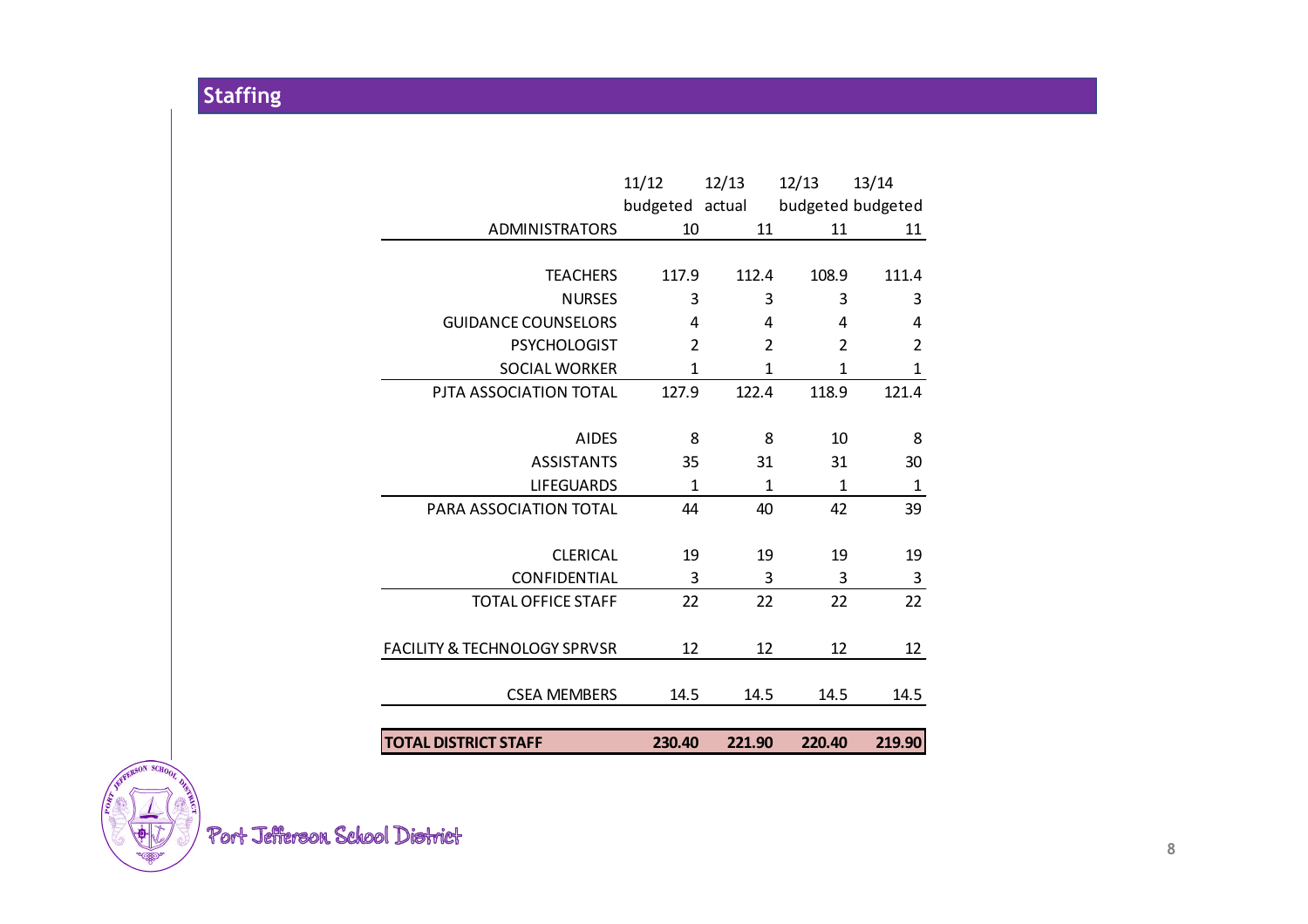## Updated - Summary of Estimated Revenues 2013-14 Proposed Budget

| (A) State Aid = Adopted NYS Budget |               |               |            |                   |  |  |
|------------------------------------|---------------|---------------|------------|-------------------|--|--|
|                                    | <b>Budget</b> | <b>Budget</b> |            | <b>Difference</b> |  |  |
| <b>ITEM</b>                        | 2012-13       | 2013-14       | \$         | $\%$              |  |  |
|                                    |               |               |            |                   |  |  |
| <b>Proposed Budget</b>             | 38,076,500    | 39,065,689    | 989,190    | 2.60%             |  |  |
| <b>State Aid Projection</b>        | 3,048,654     | 2,966,547     | (82, 107)  | $-2.69%$          |  |  |
| <b>Other Revenue</b>               |               |               |            |                   |  |  |
| <b>Continuing Education</b>        | $\mathbf 0$   | $\mathbf 0$   | 0          | n/a               |  |  |
| <b>Health Services/Tuition</b>     | 150,000       | 305,000       | 155,000    | 103.33%           |  |  |
| Interest Income                    | 65,000        | 50,000        | (15,000)   | $-23.08%$         |  |  |
| Rentals                            | 760,000       | 770,000       | 10,000     | 1.32%             |  |  |
| Reserves-SCTR                      | 0             | 0             | 0          | n/a               |  |  |
| <b>Pilot Program</b>               | 1,280,000     | 1,280,000     | $\Omega$   | 0.00%             |  |  |
| <b>Miscellaneous</b>               | 141,000       | 157,500       | 16,500     | 11.70%            |  |  |
| <b>Fund Balance Applied</b>        | 0             | 0             | 0          | n/a               |  |  |
| <b>Fund Balance Transfer</b>       | ი             | 0             | 0          | n/a               |  |  |
| <b>Total Other Revenue</b>         | 2,396,000     | 2,562,500     | 166,500    | 6.95%             |  |  |
| <b>Total Non Tax Levy Revenues</b> | 5,444,654     | 5,529,047     | 84,393     | 1.55%             |  |  |
|                                    |               |               |            |                   |  |  |
| Tax Levy Revenues Required         | 32,631,846    | 33,536,642    | 904,796.50 | 2.77%             |  |  |
| <b>Total Assessed Valuation</b>    |               |               |            |                   |  |  |
|                                    | 24,279,954    | 24,080,800    | (199, 154) | $-0.82%$          |  |  |
| <b>Projected Tax Rate</b>          | 134.40        | 139.27        | 4.87       | 3.62%             |  |  |

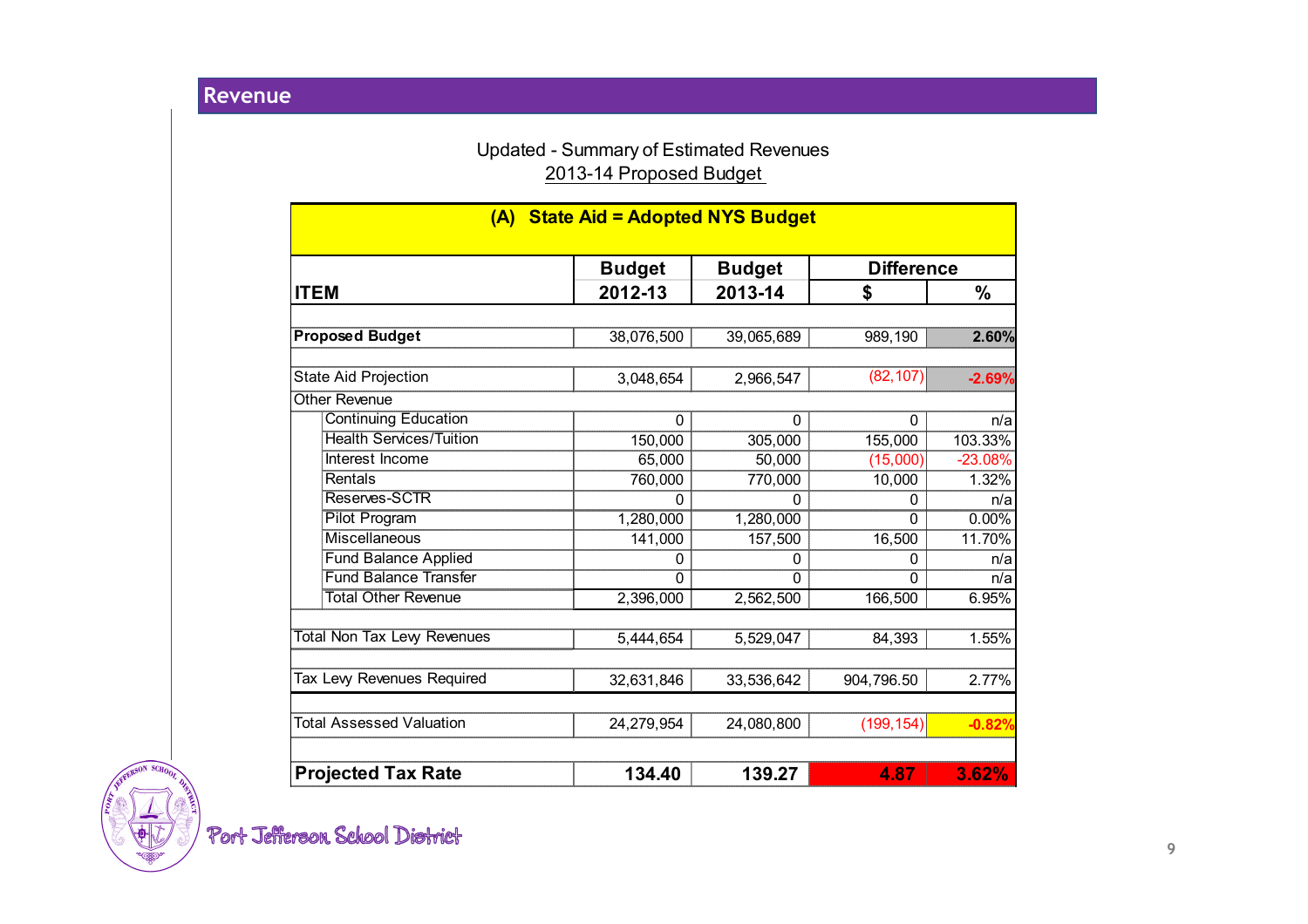**Pension Reform**- The Governor proposed a Stable Rate Pension Contribution Option

Per the Governor's Executive Budget Briefing Book : *Local governments and school districts would be given the option to "lock in" long-term, stable rate pension contributions for a period of years determined by the Comptroller and the Teachers Retirement System (TRS) in order to achieve full funding in each system. The proposed stable rates would be 12 percent for the New York State Employees' Retirement System (ERS), 12.5 percent for TRS. Absent this option, the system average 2013-14 rates (inclusive of Group Life Insurance) would be 20.9 percent for ERS, and 16.5 percent for TRS.*

The district budgeted for a 15.5% increase. The actual rate was 16.25%. This equals a \$120,000 difference. It would raise the budget and also raise the allowable tax levy cap.



If the district were to elect to utilize this option, A \$600,000 expense decrease would be realized with a \$300,000 decrease in the allowable tax levy cap.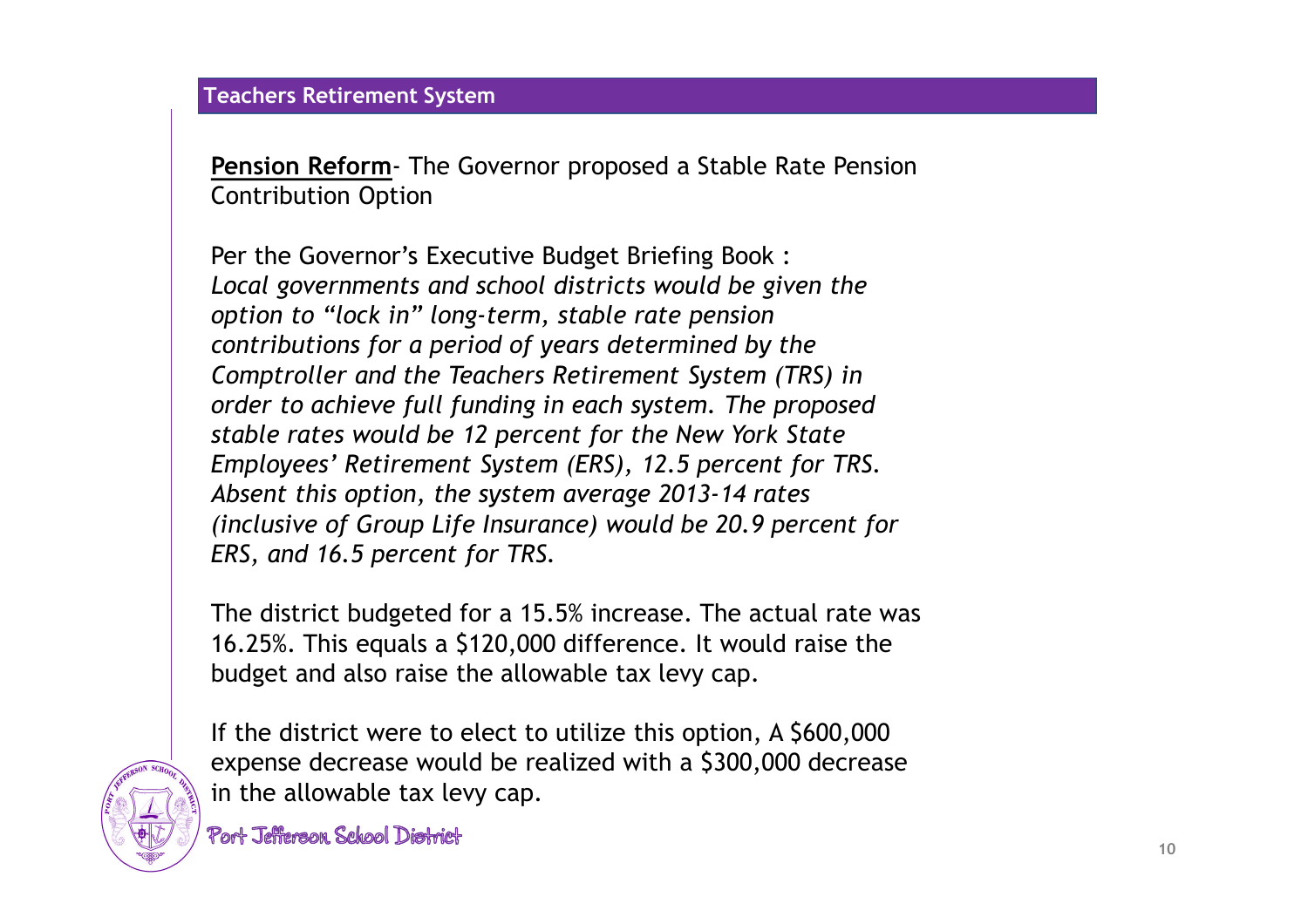# **Second Draft Detail**

| <b>ACCOUNT GROUP</b> | 2012-13 BUDGET 2013-14 NEW BUDGET | Change |
|----------------------|-----------------------------------|--------|
|                      |                                   |        |

| 1010BOARD OF EDUCATION             | $\ast$ | \$23,485.00    | \$23,485.00    | \$0.00       |       |
|------------------------------------|--------|----------------|----------------|--------------|-------|
| 1040DISTRICT CLERK                 | $\ast$ | \$10,000.00    | \$10,000.00    | \$0.00       |       |
| 1060DISTRICT MEETING               | $\ast$ | \$4,150.00     | \$4,150.00     | \$0.00       |       |
| 1240CHIEF SCHOOL ADMINISTRATOR     | $\ast$ | \$334,812.26   | \$338,044.00   | \$3,231.74   |       |
| 1310BUSINESS ADMINISTRATOR         | $\ast$ | \$374,414.94   | \$383,332.33   | \$8,917.39   |       |
| 1320AUDITING                       | $\ast$ | \$86,200.00    | \$87,584.00    | \$1,384.00   |       |
| 1325TREASURER                      | $\ast$ | \$78,831.00    | \$80,302.00    | \$1,471.00   |       |
| 1380FISCAL AGENT FEES              | $\ast$ | \$11,600.00    | \$11,832.00    | \$232.00     |       |
| 1420LEGAL FEES                     | $\ast$ | \$80,500.00    | \$111,630.00   | \$31,130.00  |       |
| 1430PERSONNEL                      | $\ast$ | \$86,024.44    | \$102,497.78   | \$16,473.34  |       |
| 1440LEGAL ADS                      | $\ast$ | \$10,000.00    | \$10,200.00    | \$200.00     |       |
| 1480PUBLIC INFO AND SERVICE        | $\ast$ | \$44,700.00    | \$50,735.00    | \$6,035.00   |       |
| 1620 OPERATION MAINT/PLANT         | $\ast$ | \$1,791,412.00 | \$1,813,575.00 | \$22,163.00  |       |
| 1621MAINTENANCE OF PLANT           | $\ast$ | \$864,483.00   | \$943,659.00   | \$79,176.00  |       |
| 1670CENTRAL PRINTING AND MAILING   | $\ast$ | \$59,561.00    | \$69,561.00    | \$10,000.00  |       |
| 1680CENTRAL PRINTING AND MAILING   | $\ast$ | \$40,583.00    | \$51,597.58    | \$11,014.58  |       |
| 1681DATA PROCESSING DISTRICT       | $\ast$ | \$140,672.00   | \$150,180.00   | \$9,508.00   |       |
| 1910UNALLOCATED INSURANCE          | $\ast$ | \$216,558.00   | \$230,835.90   | \$14,277.90  |       |
| 1920SCHOOL ASSOCIATION DUES        | $\ast$ | \$200.00       | \$200.00       | \$0.00       |       |
| 1930JUDGMENTS & CLAIMS             | $\ast$ | \$15,000.00    | \$15,000.00    | \$0.00       |       |
| 1950ASSESSMENTS ON SCHOOL PROPERTY | $\ast$ | \$7,500.00     | \$7,500.00     | \$0.00       |       |
| 1981ADMIN CHARGE-BOCES             | $\ast$ | \$144,047.58   | \$147,648.77   | \$3,601.19   |       |
| 1GENERAL SUPPORT                   | $***$  | \$4,424,734.22 | \$4,643,549.36 | \$218,815.14 | 4.95% |

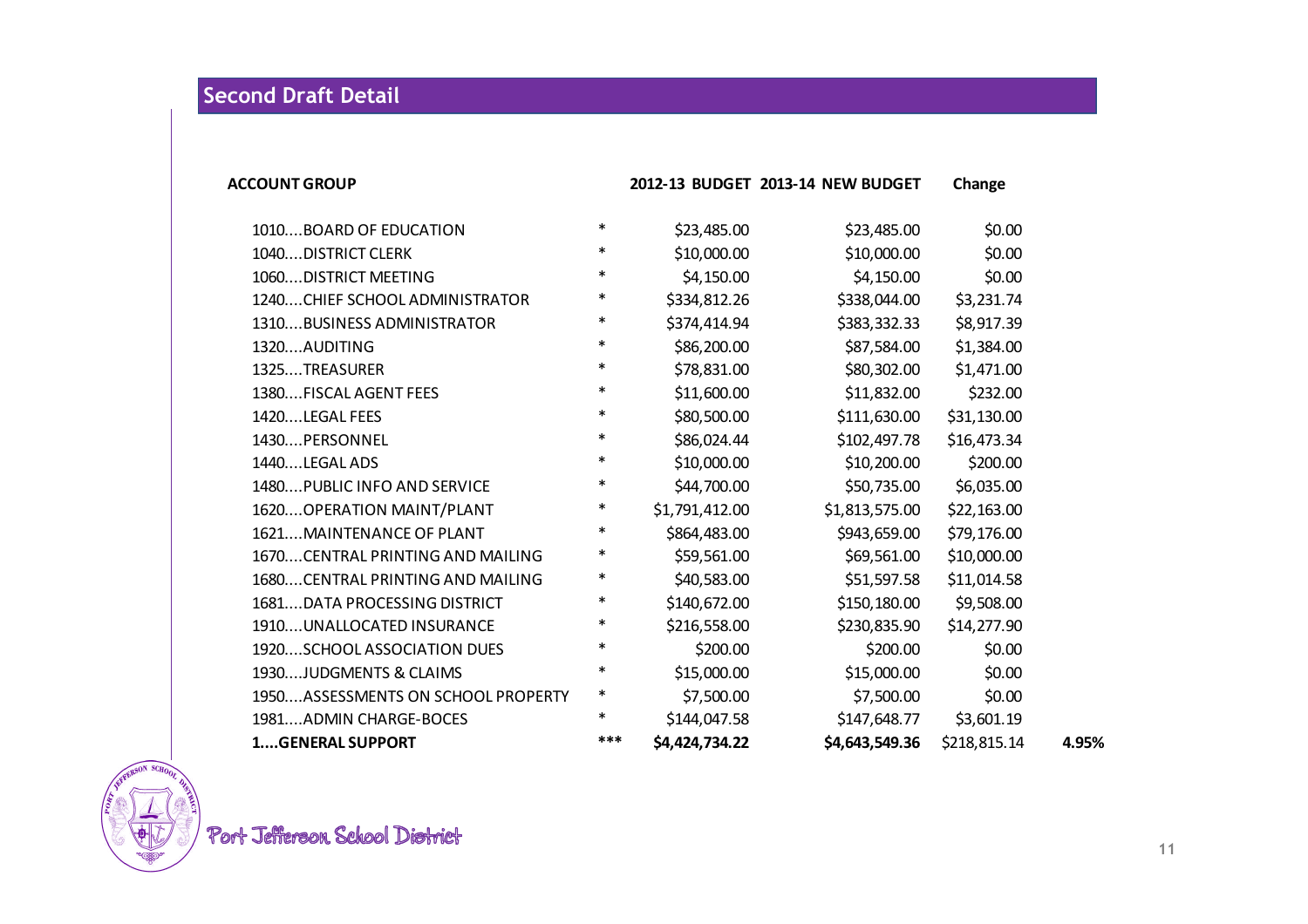### **ACCOUNT GROUP 2012-13 BUDGET 2013-14 NEW BUDGET Change**

| 2010CURR. DEV./SUPERVISION      | $\ast$ | \$281,878.93    | \$434,909.99    | \$153,031.06     |       |
|---------------------------------|--------|-----------------|-----------------|------------------|-------|
| 2020SUPER. REG. SCHOOL          | $\ast$ | \$1,284,867.22  | \$1,164,884.96  | ( \$119, 982.26) |       |
| 2110REGULAR SCHOOL              | $\ast$ | \$9,816,770.46  | \$10,063,197.85 | \$246,427.39     |       |
| 2190GIFTED & TALENTED           | $\ast$ | \$44,060.26     | \$46,282.12     | \$2,221.86       |       |
| 2250HANDICAPPED PROGRAM         | $\ast$ | \$4,523,164.21  | \$4,620,632.00  | \$97,467.79      |       |
| 2280OCCUP. ED.                  | *      | \$193,761.90    | \$198,605.92    | \$4,844.02       |       |
| 2332SUMMER INSTRUCTION          | $\ast$ | \$12,000.00     | \$12,000.00     | \$0.00           |       |
| 2610LIBRARY                     | $\ast$ | \$275,736.08    | \$316,407.86    | \$40,671.78      |       |
| 2630COMPUTER ASSISTED INSTRUCT. | $\ast$ | \$783,458.57    | \$753,385.45    | ( \$30,073.12)   |       |
| 2810GUIDANCE                    | $\ast$ | \$509,341.95    | \$518,036.02    | \$8,694.07       |       |
| 2815HEALTH SERVICES             | *      | \$226,310.00    | \$228,972.00    | \$2,662.00       |       |
| 2816DIAGNOSTIC SCREENING        | $\ast$ | \$4,000.00      | \$4,000.00      | \$0.00           |       |
| 2820PSYCHOLOGY SERVICES         | $\ast$ | \$172,351.00    | \$173,632.00    | \$1,281.00       |       |
| 2821DRUG FREE SCHOOL COUNSEL    | $\ast$ | \$46,060.00     | \$46,405.50     | \$345.50         |       |
| 2825SOCIAL WORK SRVC-REG SCHOOL | $\ast$ | \$46,310.00     | \$46,655.50     | \$345.50         |       |
| 2850COCURRICULAR ACTIVITIES     | $\ast$ | \$264,843.00    | \$266,043.00    | \$1,200.00       |       |
| 2855INTERSCHOLASTIC ACT.        | $\ast$ | \$746,401.80    | \$758,403.80    | \$12,002.00      |       |
| 2INSTRUCTION                    | ***    | \$19,231,315.38 | \$19,652,453.97 | \$421,138.59     | 2.19% |

FRSON SCH